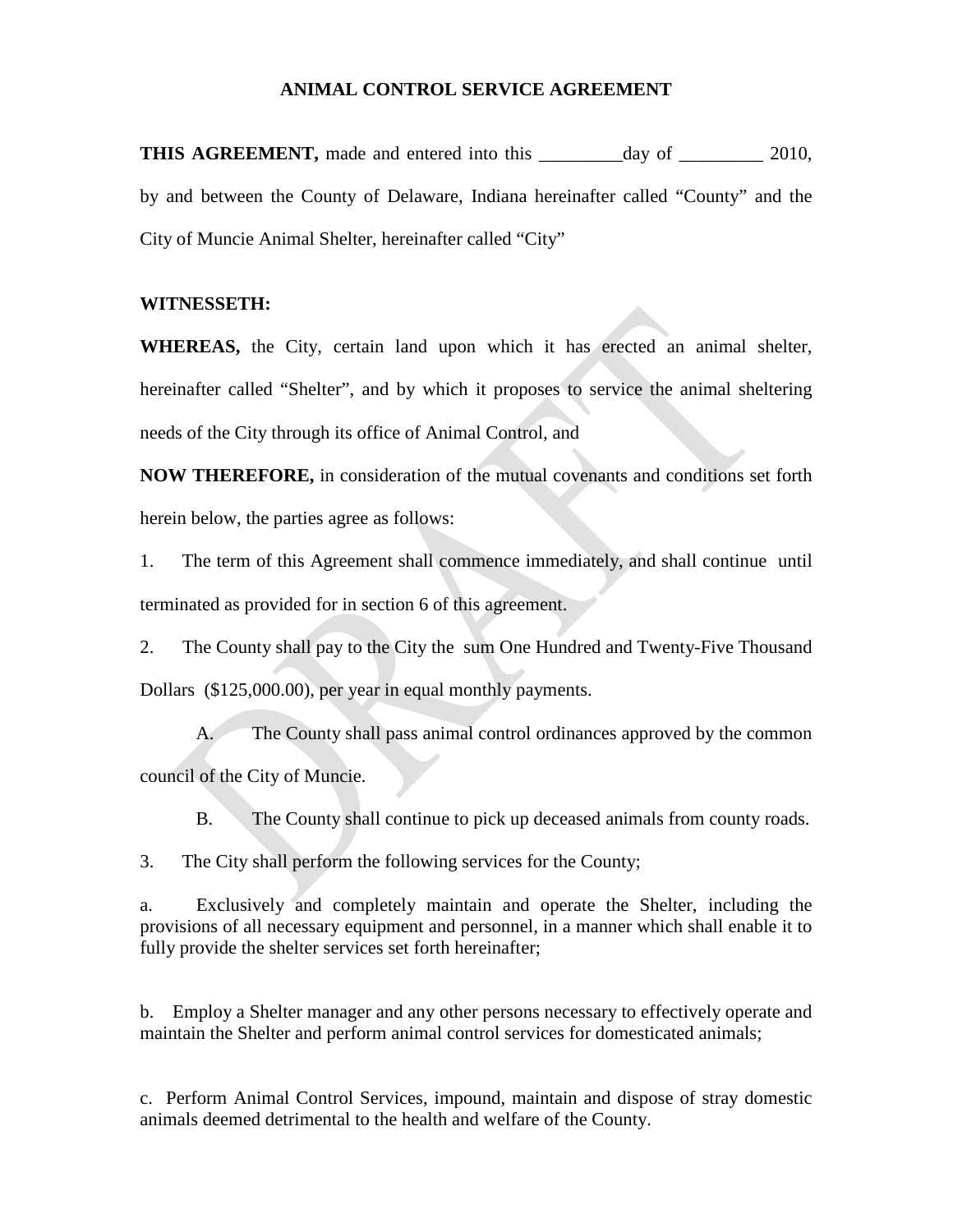d. Accept stray dogs and cats from the County brought into the shelter by its residents.

e. Enforce and abide by all laws, regulations and ordinances of the City of Muncie, County of Delaware and the State of Indiana.

f. Maintain a system of records sufficient to describe each animal apprehended, the date and place of apprehension, the date and method of disposition; maintain proper and complete records of the finances and operation of the Shelter and of all monies collected and disbursed.

g. Treat all individuals with whom it comes into contact on County's behalf fairly, and with courtesy and respect.

h. The City shall provide after hour, weekend and holiday emergency animal control services for stray animals, an emergency shall be defined as injured, ill, or human aggressive animals.

4. The City shall retain all contractual payments, donations and other monies it receives from any source and the County shall not be entitled to credit for any such receipts. Such monies shall include any adoption fees and any boarding and impoundment fees which the City may charge an owner of any animal which has been impounded in the Shelter. The County shall not be liable for any expenses incurred by the City in its operation of the Shelter and performance of its other obligations set forth herein.

## 6. **INDEMNIFICATION.**

a. BY THE CITY. The City hereby assumes responsibility for and agrees to indemnify and hold the County harmless from any and all liabilities, claims, or damages imposed on the County up to the monetary limits provided in Indiana State Statutes, arising out of or in connection with negligent acts or omissions or misconduct of the City and its agents or employees relating to responsibilities of the City and the services to be provided by the City under this agreement. This indemnification shall include payment of cost of defense and attorney fees incurred by the County as a result of the City's negligent acts or omissions or mis-conduct and that of it's agents and employees.

b. BY THE COUNTY. The County hereby assumes responsibility for and agrees to indemnify and hold the City harmless from any and all liability, claims, or damages imposed on the City up to the monetary limits provided by Indiana State Statutes, arising